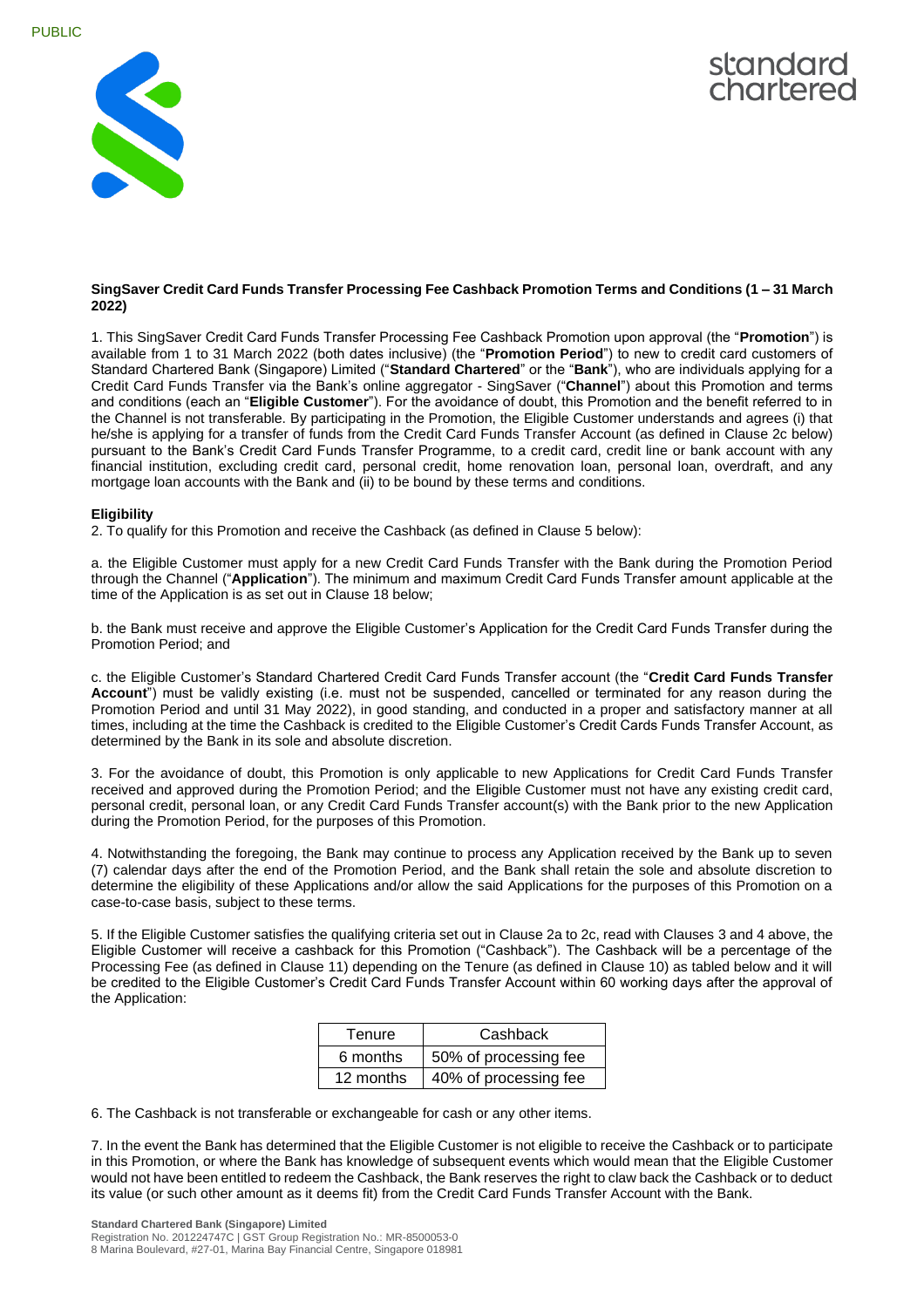



8. The Bank reserves the right to debit and/or forfeit the Cashback without compensation if the Eligible Customer's Credit Cards Funds Transfer Account is not valid and/or in good standing, as determined in the Bank's sole and absolute discretion.

9. A separate Unlimited Cashback Credit Card account will be created upon the approval of the Application ("**Credit Card Account**"). This is a separate account from the Eligible Customer's Credit Card Funds Transfer Account.

10. The promotional interest rate (as indicated in the application form) is only applicable to the amount transferred pursuant to the Application submitted in respect of this Promotion ("**Approved Amount**") and is only valid for a period of 3, 6, 9 or 12 months starting from the date the Application is approved ("**Tenure**"). Any existing outstanding balances and/or amounts subsequently incurred on any Credit Card Account, including instalment payment transactions, will be subject to the prevailing interest rate chargeable for the Credit Card Account if these amounts are not paid in full.

11. The one-time non-refundable processing fee as indicated in the application form on the Approved Amount ("**Processing Fee**") will be charged to the Credit Card Funds Transfer Account upon the approval of the Application.

12. The Approved Amount will be debited from the Credit Card Funds Transfer Account, treated in the same way as a charge arising from a normal credit card transaction and will be reflected in the statement issued for the Credit Card Funds Transfer Account. The Selected Cardholder must pay the monthly minimum payment indicated in his/her monthly credit card statement for the Credit Card Funds Transfer Account and other accounts (if there are transactions and/or outstanding balances) to prevent incurring additional fees and charges.

13. The Effective Interest Rate (EIR), as indicated in the application form, is calculated taking into consideration the Processing Fee and based on the assumption that full repayment is made within the Tenure with minimum monthly payments of 1% of principal plus interest, fees, charges, and full payment in the final month of the Tenure.

14. The promotional interest rate is valid for the Tenure from the date the Application is approved and ends on the statement date of the final month of the Tenure. Thereafter, the prevailing interest rate of 26.90% p.a. will apply. Interest is subject to compounding if it is not paid in full. The promotional interest rate is applicable only to the Approved Amount and not to existing outstanding balance, fees and charges associated with any Credit Card Funds transfer, other card transactions, cash advance transactions and other Credit Card Funds transfers.

15. If the Eligible Customer and/or his/her supplementary cardholder defaults on any payment in respect of the Eligible Customer's Credit Card Accounts or any other credit facilities from the Bank during the Tenure starting from the date the Application is approved (also referenced in Clause 14 above) or for other reasons which the Bank deems appropriate at its sole discretion, a late payment interest of 28% p.a. will be charged to all accounts. The bank shall also be entitled to withdraw the promotional interest rate and charge applicable finance charges and/or late payment charges at such rate as we may determine.

16. Payment must be made individually to the different accounts that the Eligible Customer holds with the Bank. Payment made into another account or any credit balance in another account will not be automatically transferred into the Credit Card Funds Transfer Account to settle any outstanding amounts.

17. If payments are not received by the due date for any account(s), the Eligible Customer's Credit Card Funds Transfer Account(s) will incur a late payment fee of S\$100 (per account)**.** The EIR applicable on the Credit Card Funds Transfer Account(s) will be adjusted to 28% p.a. if the minimum payment due is not received in full by the next Statement Date on the Eligible Customer's Credit Card Funds Transfer Account(s), and finance charges will apply if payment is not received by the due date**.** If the Selected Cardholders have only missed one payment, it will be reinstated to the prevailing EIR once minimum payment due is made in full. If however the Eligible Customer's Credit Card Funds Transfer Account has been twice or more past due on a consecutive basis, the EIR will only revert to 26.9% p.a. once minimum payment due for the relevant consecutive months where the account was past due is made in full.

18. The minimum funds transfer amount is S\$1,000, and the maximum is 95% of the Eligible Customer's total available credit limit of the Standard Chartered Credit Card Account at the time of processing the Application.

19. The Bank reserve the right to decline the Application or approve the Application with a lower funds transfer amount than the amount applied for without any reason whatsoever.